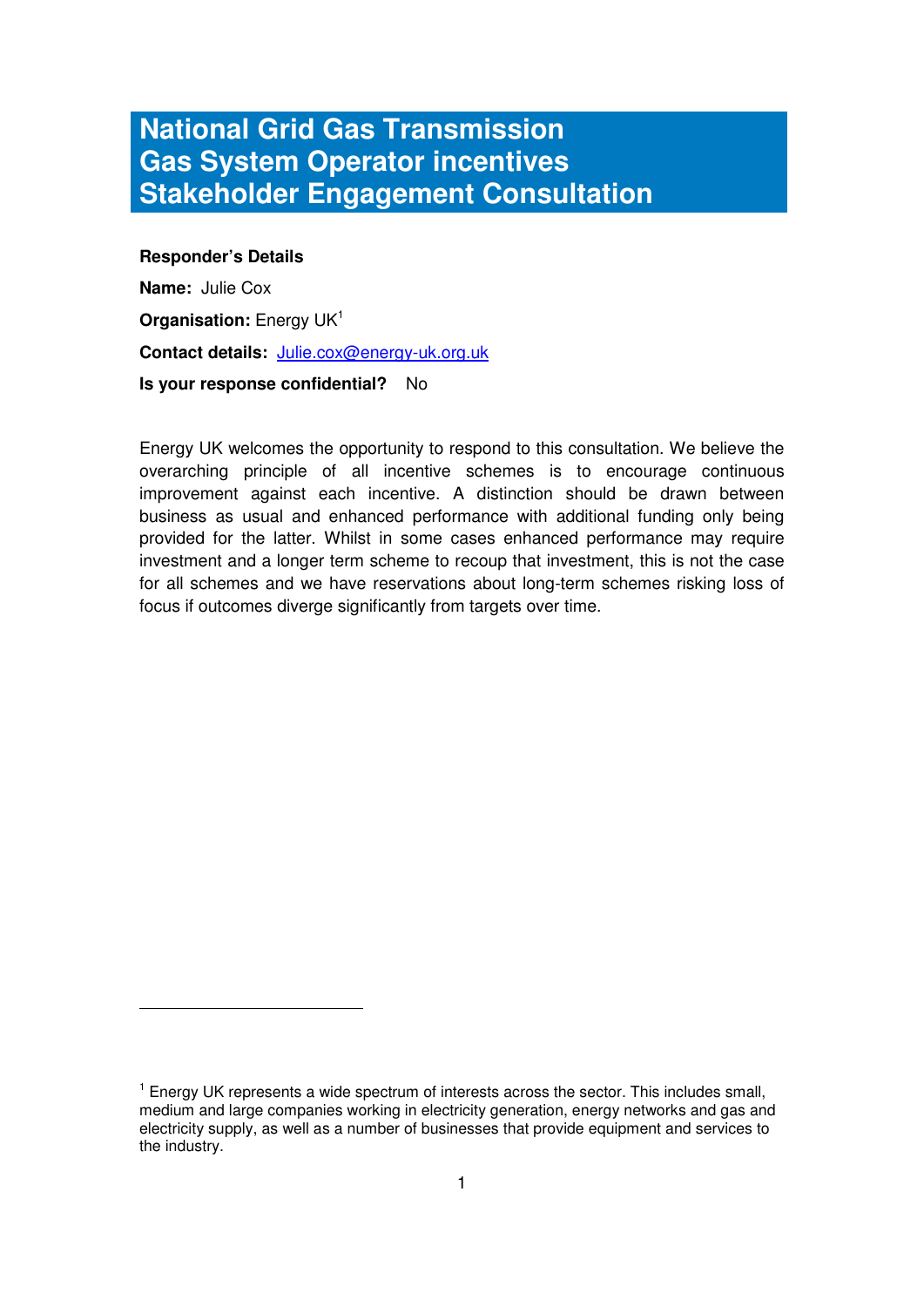# **System Operation**

## **Residual Balancing**

#### **Q1. Do you agree with our proposal to maintain the current Residual Balancing incentive structure of linepack and price performance measures in preference to a cost minimisation scheme?**

Yes, we believe this has been effective in recent years and that NG should continue to be incentivised to trade close to market prices, to minimise its impact on the market. We note NG has outperformed the targets in recent years and received incentive revenue.

We do not support a cost minimisation incentive as we do not see a strong need to change the incentive. The incentive should be structured appropriately to avoid encouraging NG actions in the market, which risk creating distortions on the OCM.

#### **Q2. Do you support the proposed change to link price and linepack targets to market volatility and imbalance? If not, how do you consider a performance measure should be set?**

There could be some merit in such approaches but there isn't much detail provided, and no compelling evidence for change. A potential formula for the target price spread has been provided on the day before the consultation closes. This does not explain how days when NG takes no actions are considered and may even encourage NG to trade further away from the market price to achieve a wider spread for the following year. There is also no indication of how the spread should tighten rather than just reflect past performance.

#### **Q3. Does our proposal of a daily maximum value (£9,240) represent a suitable potential reward for our residual balancing performance? If not, what value do you attribute to the Residual Balancing role?**

Again there is little detail on this.

The current scheme allows for a maximum payment to NG of £5,500 and whilst we accept this might be arbitrary and there is clearly a value in NG not trading and affecting market prices it is difficult to quantify this. We are struggling to see a rationale for nearly doubling payments to NG when the market self balances and no NG actions are needed. NG's actions should be driven by genuine system needs with incentives being a secondary concern, if no actions are necessary then no actions should be taken, that is an economic and efficient outcome consistent with licence requirements.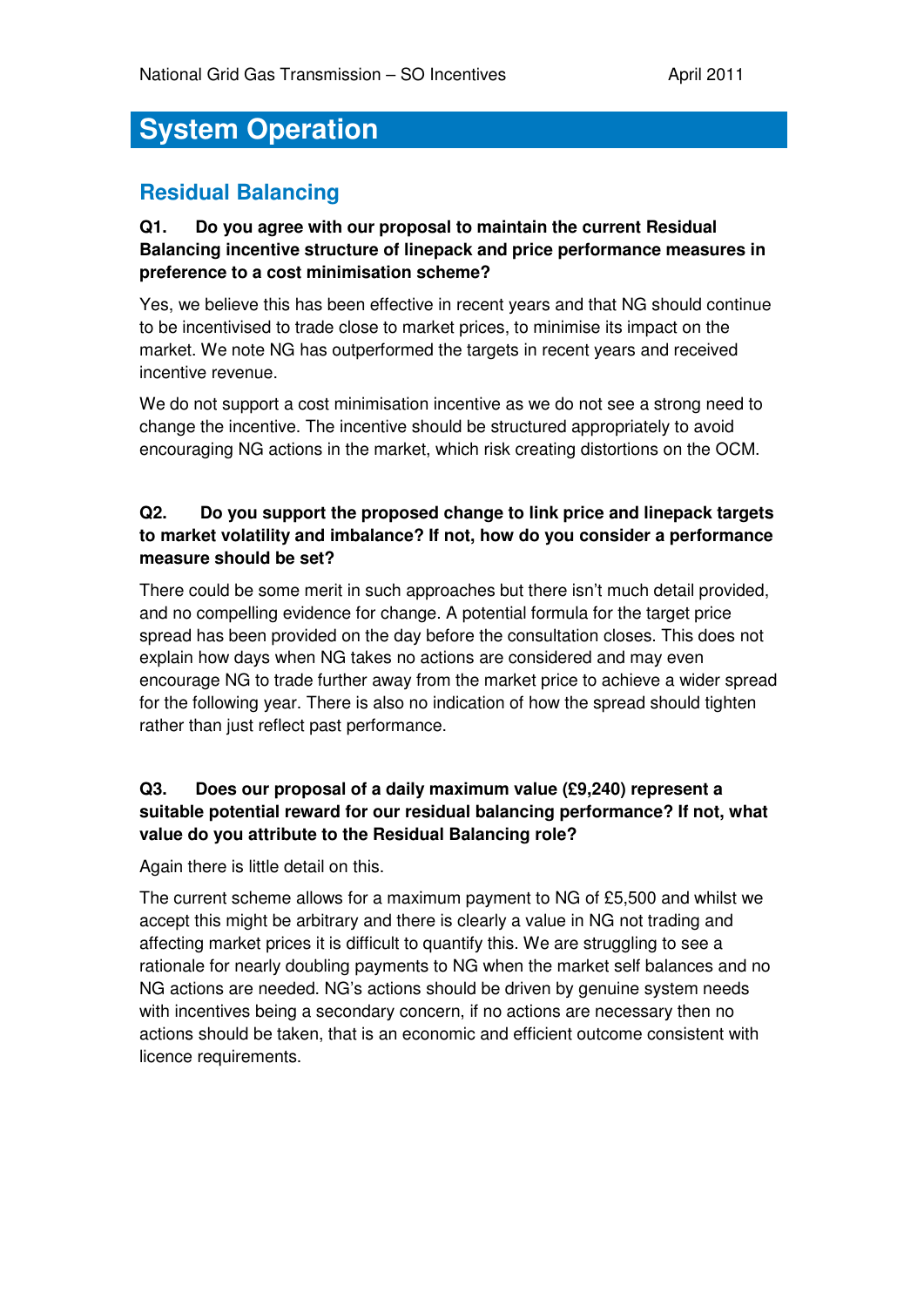## **NTS Shrinkage & Unaccounted for Gas**

#### **Q4. Do you feel it is appropriate to separate the baseline procurement of shrinkage from prompt purchases for changes to forecast levels?**

There could be some merit in this, but to allow full pass through of shorter term shrinkage procurement does not feel quite right. If this were progressed then NG would be facing less risk under this incentive than currently, which should be reflected in reduced incentive rewards, particularly as NG has maximised its performance under this incentive in recent years.

#### **Q5. Do you consider a rolling 9 month price reference period to month ahead of the delivery quarter sets a fair benchmark price for shrinkage energy procurement performance assessment?**

We agree that moving the price reference period closer to the time of application seems like and appropriate change

#### **Q6. Do you consider the Traded Price of Carbon Adjustment alone provides an appropriate mechanism to incentivise the proper consideration of environmental impacts of compressor use?**

No view at the moment

#### **Q7. Are there suitable incentives to reduce UAG on all the appropriate industry parties?**

NG is only party with access to the relevant data and therefore capable of taking an overview of this issue with respect to developing options to reduce UAG. The costs associated with UAG are considerable, we believe in excess of £100M although as the elements of the shrinkage incentive are not reported separately, it is difficult to be certain of this. It also seems perverse that with the industry facing UAG costs of this magnitude that NG still maximises its shrinkage incentive performance.

Even though NG does not own all the meters its does have access to the metering data, such that some kind of incentive on metering accuracy could be appropriate to avoid a recurrence of the current spate of metering errors, which has resulted in significant reconciliation events for the affected Shippers.

## **Operating Margins (OM)**

**Q8. Do you agree with our proposal to reconsider OM incentivisation following the OM services review?**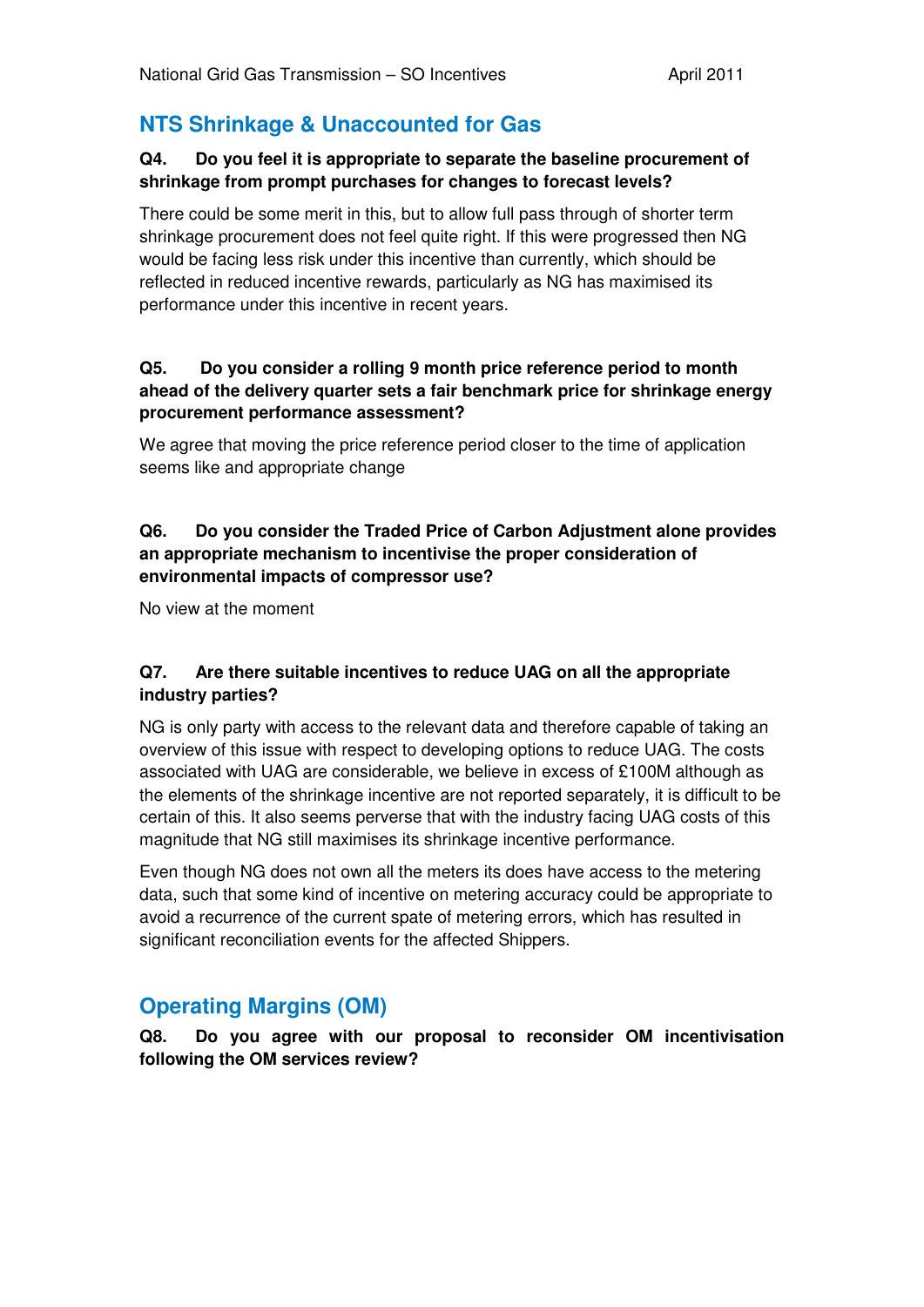Yes if not before. We would like to see proposed timescales for the review and agreed steps post-review.

## **Greenhouse Gas Emissions (Venting)**

#### **Q9. Do you support our approach for the greenhouse gas emissions incentive and what value would you place on a greenhouse gas emissions scheme?**

Think reputational incentives should be sufficient given the potency of methane as a greenhouse gas. NG's proposal to split out venting that is driven by obligations and that which relates to operational decisions would add further complexity and challenges in setting targets and monitoring performance.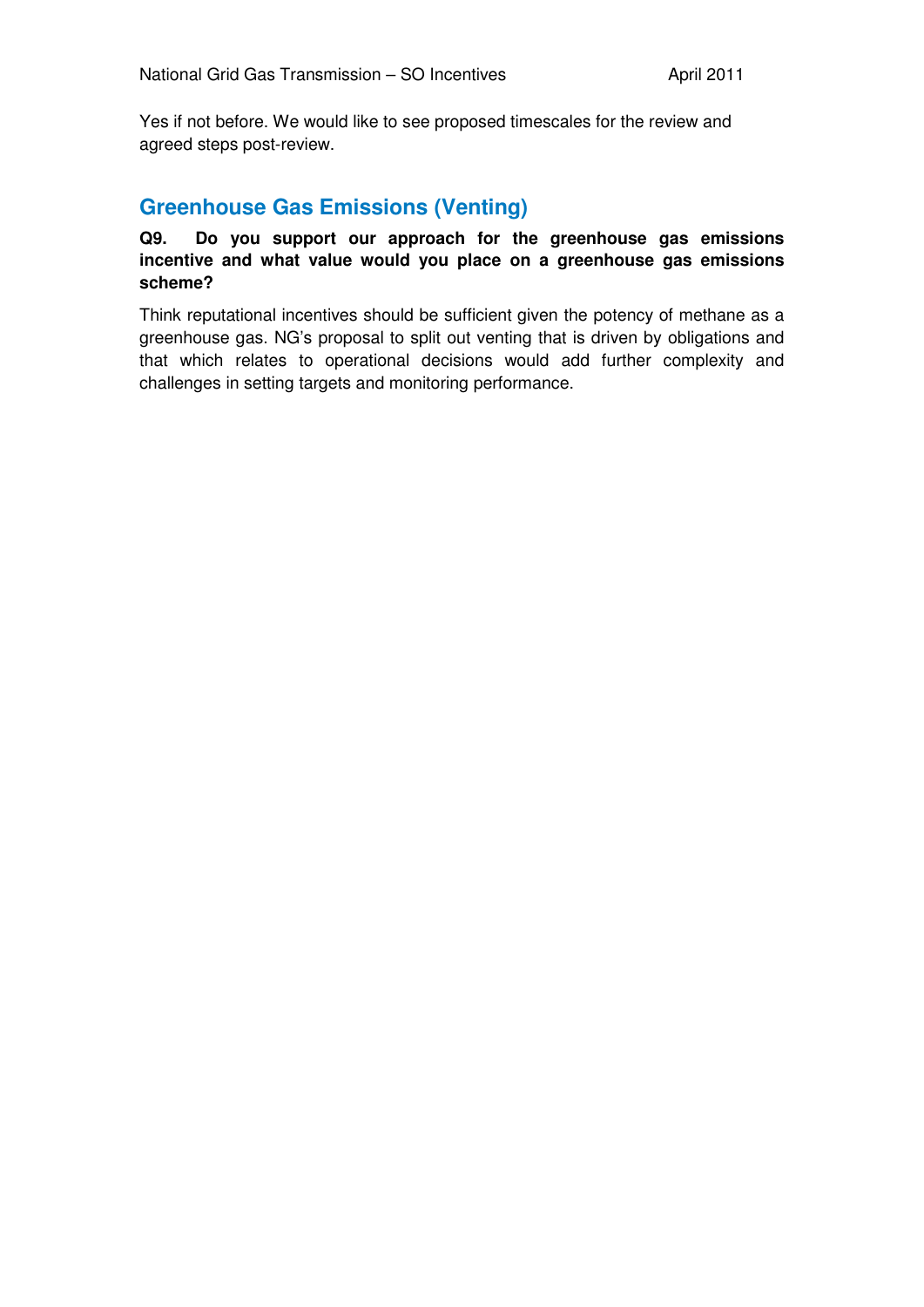## **Timely Connections**

## **Connection Offers**

#### **Q10. Do you agree or disagree that we should be incentivised to find new and innovative ways of delivering connection offers quicker than the timescales stated in the UNC?**

We acknowledge that the timescales for the delivery of a connection offer are longer than originally desired by stakeholders during the development of UNC Modification 373. However an initial offer stage was built into the process to avoid undue delay to developer's projects. Since the timescales are time limits rather than targets, we would expect some offers to be provided in advance of the back stop date. We believe late delivery would constitute a breach of Code.

We have reservations about a financial incentive in this area, linked to the following issues;

- Interactions with requests to Ofgem to extend timescales for complex connections,
- Target setting for different types of projects, given the 'slack' already built into the process.
- A new incentive scheme being set for 8 years leading to windfall gains
- Difficulties in progressing any future UNC Modification to adjust timescales

What matters most to project developers is that timescales and costs are know and offers are delivered to these benchmarks so that these can be reflected in the developers own project plan.

A reputational incentive is appropriate. Reporting of the number of applications and timescales for delivery of offers is already included in Mod 373. Reputational incentive reporting should clearly show how these parameters evolve over time.

## **Capacity Delivery**

#### **Q11. Do you agree or disagree that a reputational incentive is appropriate to encourage National Grid to optimise the activities from signature of a bi-lateral contract to capacity application readiness, where applicable?**

We agree, and support a licence obligation to publish time taken for key milestones leading up to submission of an application for a Development Consent Order and for steps up to capacity delivery. Again reporting of this incentive should show how these milestones evolve over time.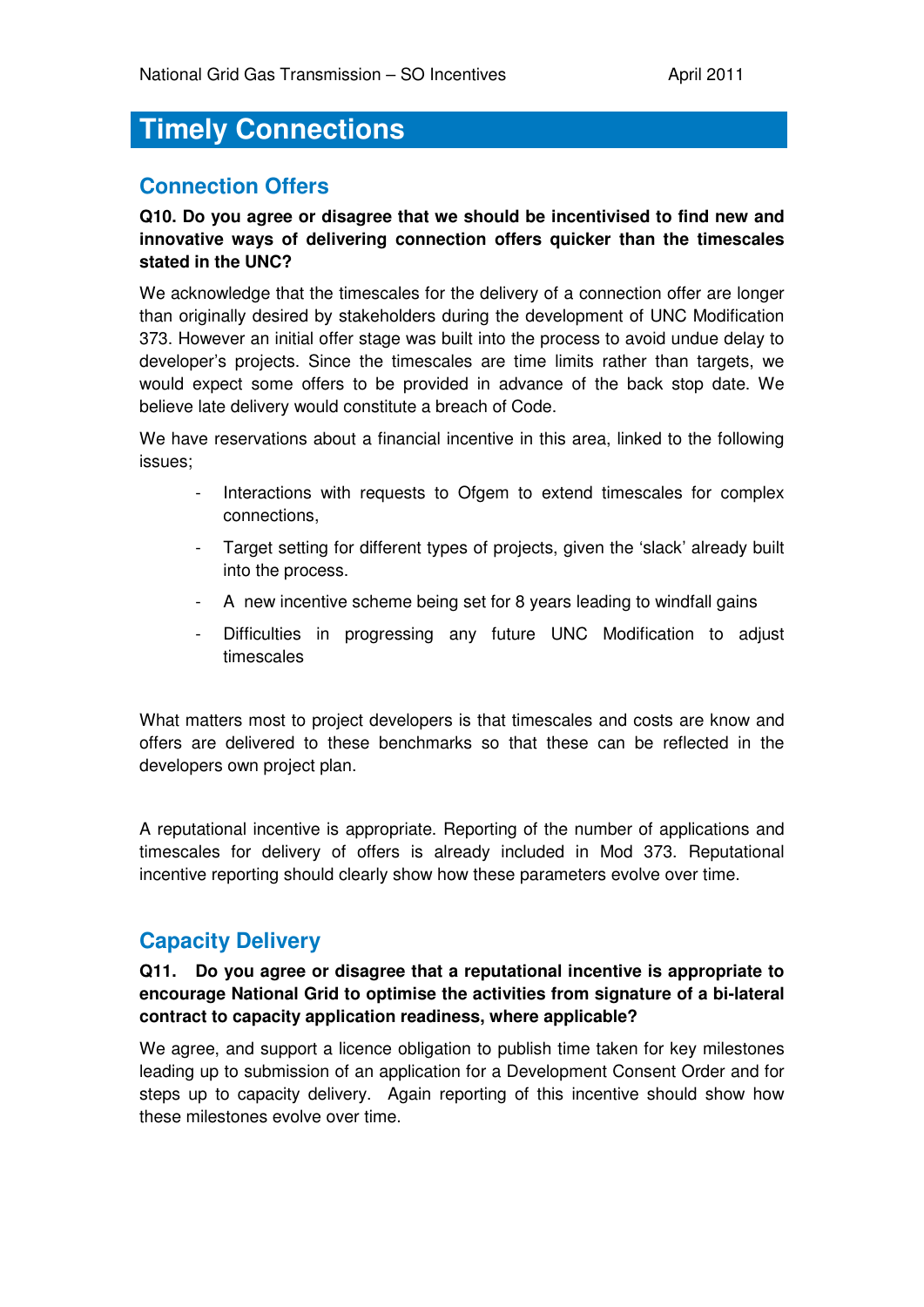#### **Q12. Do you agree or disagree that a financial incentive should be introduced to provide flexibility to adjust obligated lead times where there is a user requirement?**

We have concerns that this seems to be trying to sidestep the principles of Modification 376 and incorporate them into an incentive. Users should be able to provide signals for capacity at any time of year and to submit requests for non-October start dates and for these to be binding, given defined lead times.

## **Constraint Management**

#### **Q13. Do you support the principle that SO incentive targets will need to change to reflect the application of the TO uncertainty mechanisms?**

Yes, since NG can invest or take commercial actions to address system requirements. Whilst recognising commercial confidentiality we would need assurances about the transparency of this mechanism.

We have some reservations over combining exit and entry capacity management actions, since currently NG is exposed to 100% of the costs of exit buybacks and combining the incentives would dilute this. Evidence of how a combined incentive would deliver benefits to downstream shippers and directly connected customers is required.

#### **Q14. Do you have a view about what the relevant constraint management action price assumed within our modelling?**

We acknowledge that some assumptions on price need to be made to that extent these prices may be reasonable but the circumstances of each constraint action are likely to be different and lead to different outcomes.

The values seem broadly reasonable, but may change significantly over an eight year time period.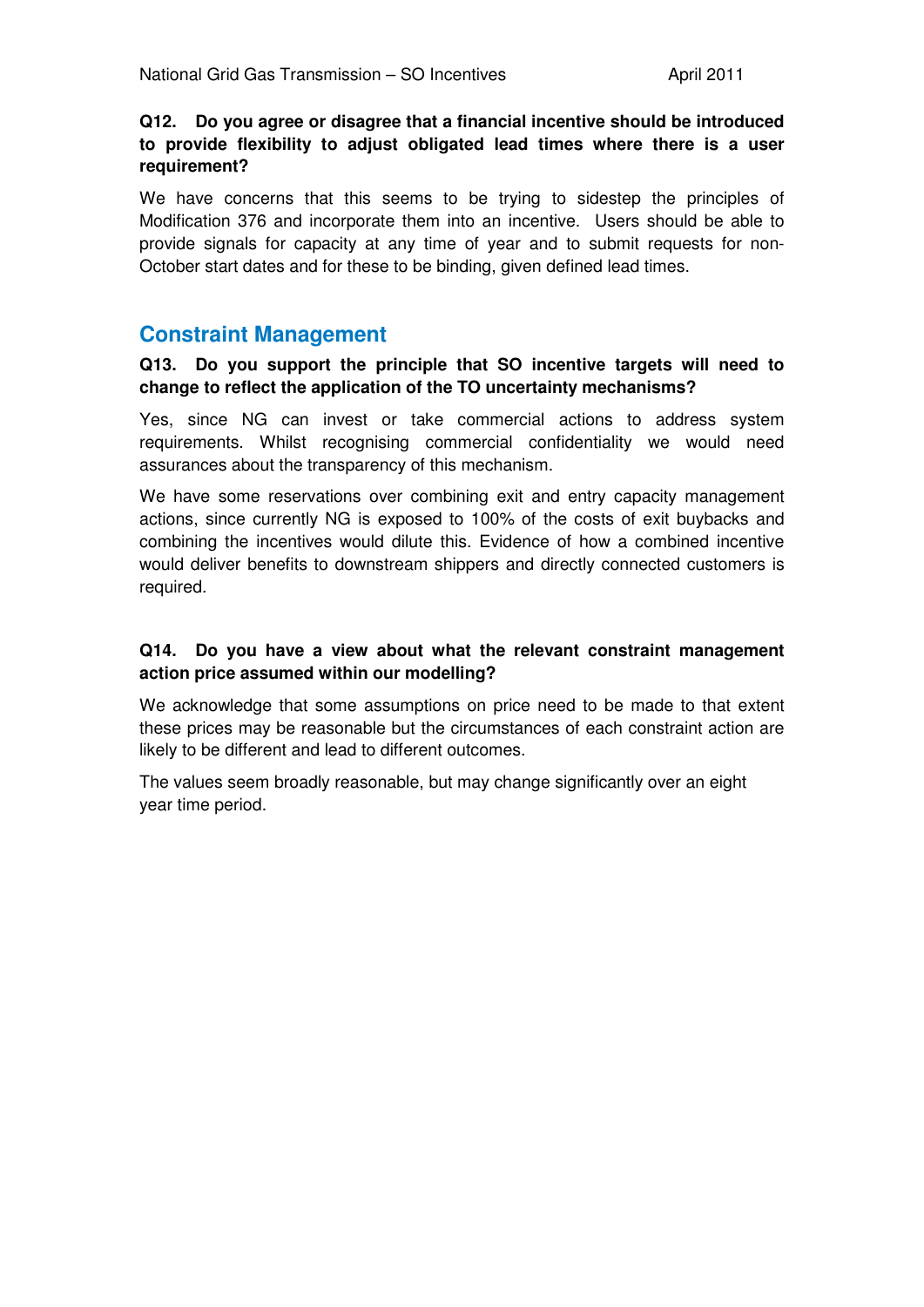# **Market Facilitation**

## **Demand Forecasting**

**Q15. What aspects of demand forecasting do you use in your decision making and value the most (e.g. forecast times, components of demand etc) and how do you expect your requirements to change over the RIIO-T1 period?** 

Members report that the 1300 D-1 forecast is the most important, this should continue to be incentivised, and seasonal targets should be considered further.

We are not convinced that incentives should include forecasts between D-5 to D-2.

There could be merits in NGG being incentivised on the dayahead NDM forecast in addition to the total demand and to ensure that these forecasts show an evolution of demand rather than NDM forecasts jumping around within day due to external factors.

#### **Q16. Do you agree or disagree that the absolute forecast error is a more appropriate way to measure forecasting performance than the error as a percentage of demand?**

Yes – and think targets should be set seasonally to reflect the higher costs of forecasting errors in the winter when gas is usually more expensive.

#### **Q17. Do you agree or disagree that the incentive target should reflect the level of demand volatility in the market?**

It is suggested that a target should be based on past performance with an adjustment for volatility, but there is no adjustment for expected enhanced performance. As incentives should be challenging to meet and should promote continuous improvement we are not convinced about adjusting for volatility.

## **Information Provision**

 $\overline{a}$ 

#### **Q18. Do you agree that it is appropriate to replace the current financial incentive scheme with a reputational incentive?**

Given the relatively low value of this incentive this would be appropriate, we consider that timely provision of information should form part of NG's routine activities. However we have some concerns arising from the fall off in performance for timeliness and availability $^2$ 

<sup>2</sup> http://www.nationalgrid.com/NR/rdonlyres/5D96378A-8383-4593-82B2- BCB7D774CC7E/51599/1112QuarterlyIncentiveReportQ3.pdf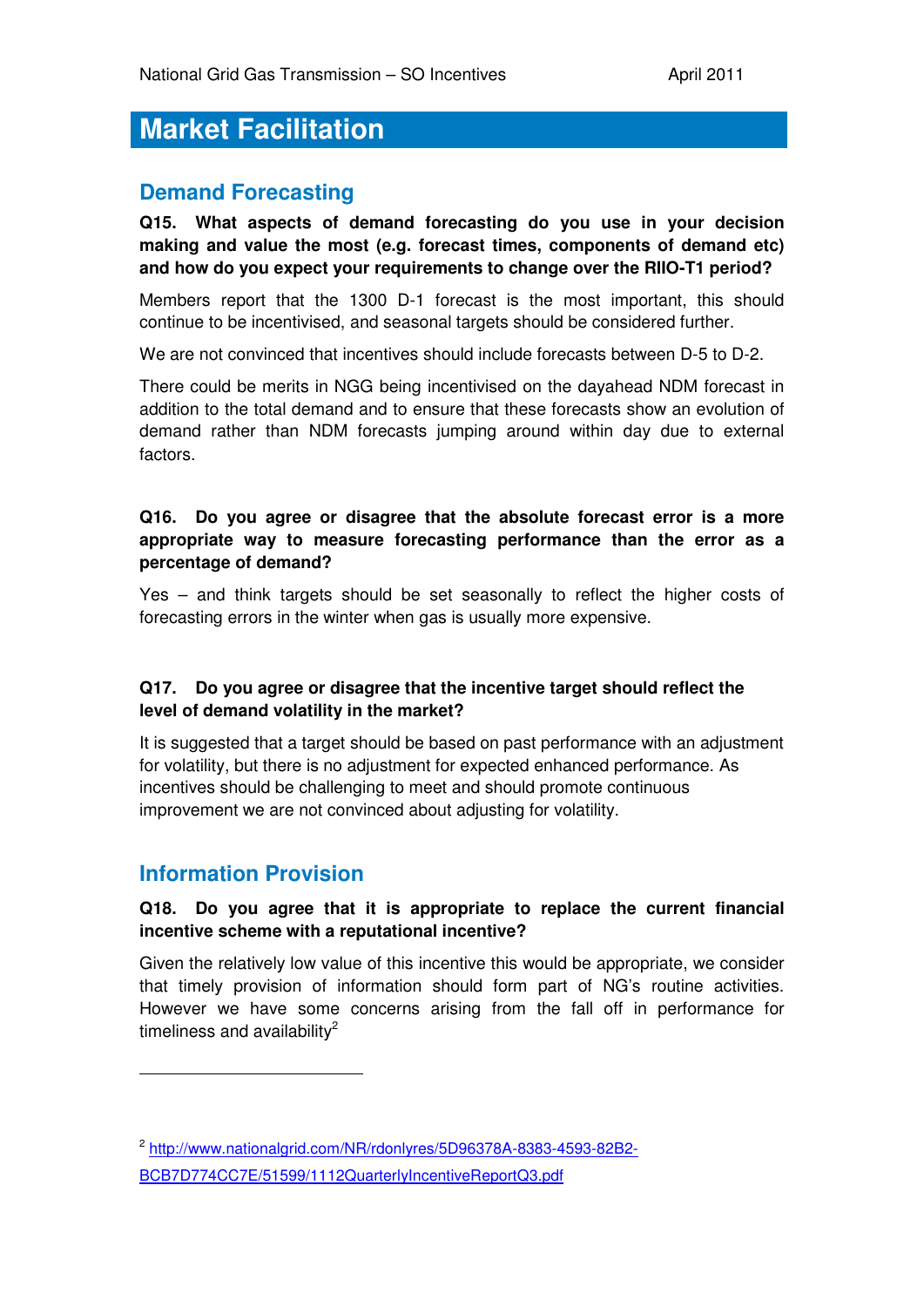**Q19. Are there areas where we could provide more information that would contribute to the efficient operation of the market, bring benefits to stakeholders' businesses and the value they provide to their customers?** 

Information provision will need to take account of requirements in EU codes and other legislation.

**Q20. Do you agree with our current approach to review information provision requirements with industry before seeking appropriate funding if necessary?** 

Yes

 $\overline{a}$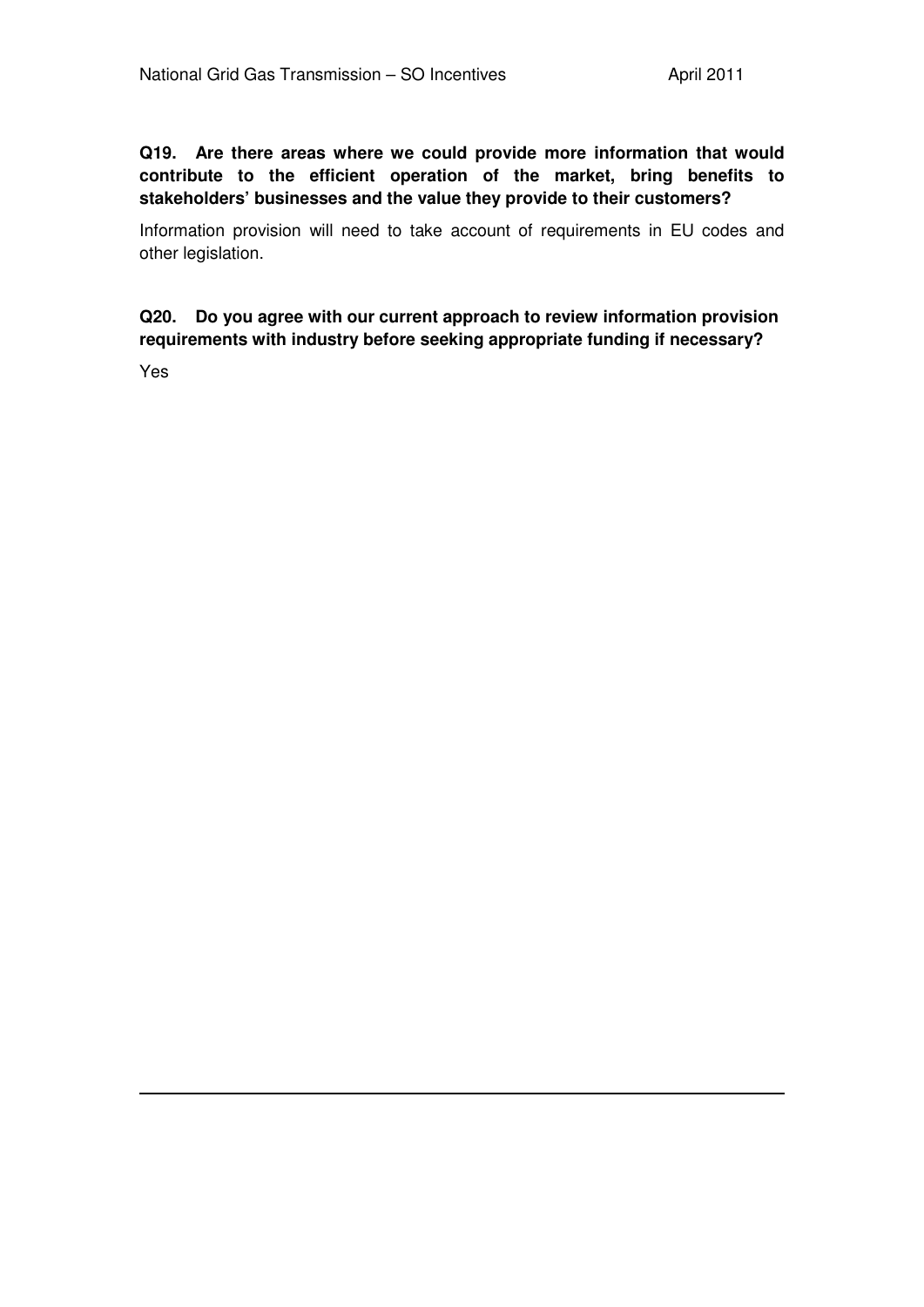# **Other New Incentives**

## **Maintenance**

#### **Q21. Do you agree or disagree that the concept of maintenance days should apply at entry points?**

We believe the concept of maintenance days already applies at some entry points. However it seems an entry maintenance day would not require cessation of flows as required at exit, rather management of flows. This could be complex to apply at multishipper entry points further consideration of this is required. We would have concerns if this led to a wide ranging review of maintenance days already agreed in NExAs.

#### **Q22. How much notice do you require of maintenance scheduling changes?**

Ideally would prefer there not to be changes to the maintenance period once agreed, except by mutual agreement, we have real concerns that NG can schedule 'planned maintenance' at short notice. A key issue is engaging with parties in advance of setting maintenance periods and considering out of hours working to minimise the impact of maintenance. However we recognise there may be times when it is to the benefit to both parties to revise maintenance periods.

#### **Q23. Do you support the introduction of a financial incentive scheme relating to the scheduling of maintenance? What value would you place on such an incentive?**

Yes, where maintenance days are changed without mutual consent. The value to generators is that of lost generation revenue but this is likely to be too high to be fully reflected in an incentive.

It is possible that improved communications and maintenance being progressed outside 'normal' working hours may address a number of concerns with maintenance. Clearly the incentive value associated with more flexible 24/7 working to minimise disruption in supplies to customers would need to exceed the overtime payments to ensure such practices are progressed.

## **Capacity Scaleback**

**Q24. Do you agree or disagree that an incentive relating to the restoration of scaled back capacity would maximise the level of non-firm capacity made available to the market?** 

As a simple statement we agree that an appropriate incentive should maximise the level of non-firm capacity made available to the market, but are unsure why NG considers it is not currently sufficiently incentivised to maximise the capacity made available.